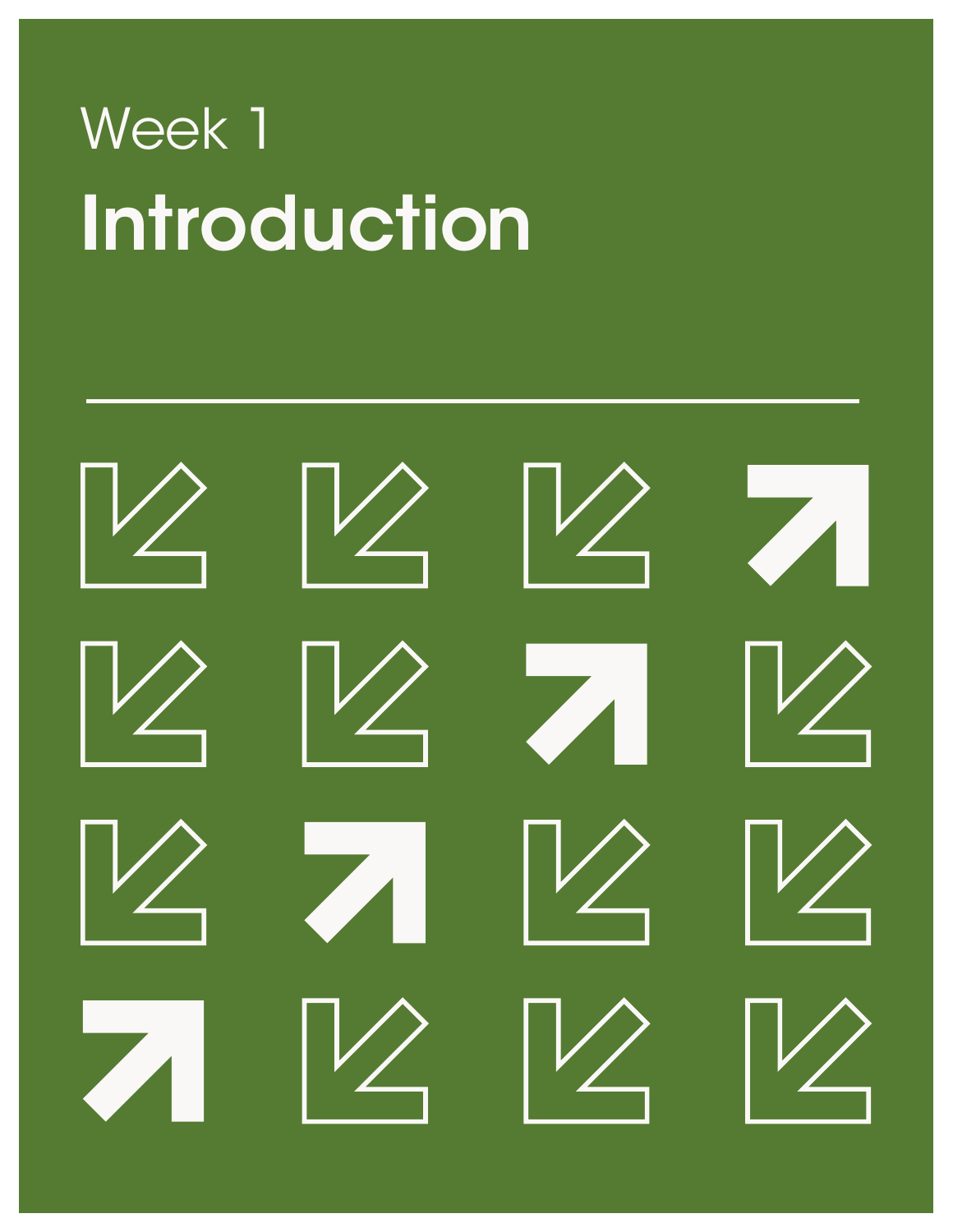## **Introduction**



# **The FDFD Story**

"He is no fool who gives up what he cannot keep to gain what he cannot lose." Jim Elliot, Missionary

Maile attending college at<br>
Cal Poly in San Luis Obispo,<br>
California, someone<br>
introduced me to missionar<br>
biographies. The result was a new and Cal Poly in San Luis Obispo, California, someone introduced me to missionary rich experience of appreciation for the lives of those who had found their joy in giving their lives to fulfill the purposes of God. People like Jim Elliot, John Paton, Bruce Olson, Hudson Taylor, and Isabel Kuhn challenged me in ways I never thought possible. These men and women were servants of Christ

"I wanted to make sure that whatever I did in efforts to expand God's kingdom on earth, I would do it with a smile on my face."

in extremely difficult situations, and they loved it. I saw—maybe for the first time—that extreme sacrifice for the sake of spreading Christ's fame could be done with a sense of delight. In other words, it was their pleasure to leave home and friends and family because Christ was worth it. There

was obviously a sense of sadness in leaving behind those so dear to them, but that sadness was overwhelmed by delight in doing what would bring God the most possible glory.

It hit me: this is what God is looking for—devotion to Him, not out of duty, but delight. I was hooked. Actually, I was spoiled and I was ruined. From then on

when I heard a pastor or missionary talk about their sacrifices for the gospel while claiming that they "had no other option but to obey God's call," it upset me. Couldn't they see that if they were doing what they did for God out of a sense of duty or obligation that would certainly diminish the greatness of the One calling them to serve? I vowed to be the kind of pastor that got this right. I wanted to make sure that whatever I did in efforts to expand God's kingdom on earth, I would do it with a smile on my face. I would do what I did not because I had to, but because "I got to."

While working for a church in Bakersfield, California, I was introduced to the writings of John Piper. His book *Desiring God* and his concept of Christian Hedonism became my foundation to a philosophy of ministry that has now been implemented at South Mountain Community Church in Utah. Our mission statement is: "We exist to help as many people as possible take their next step in becoming fully devoted and fully delighted followers of Jesus Christ." If you are familiar with Piper's writing or speaking, you might hear echoes of his phrase, "God is most glorified in us when we are most satisfied in Him."

Having moved to Draper, Utah, in 1998 to plant SMCC, my wife and I observed that Utah was a land of highly devoted people—the people comprising The Church of Jesus Christ of Latter Day Saints (LDS). This group represented the overwhelming majority of people living in Draper at that time. Their devotion to the church could not be doubted: callings fulfilled, tithing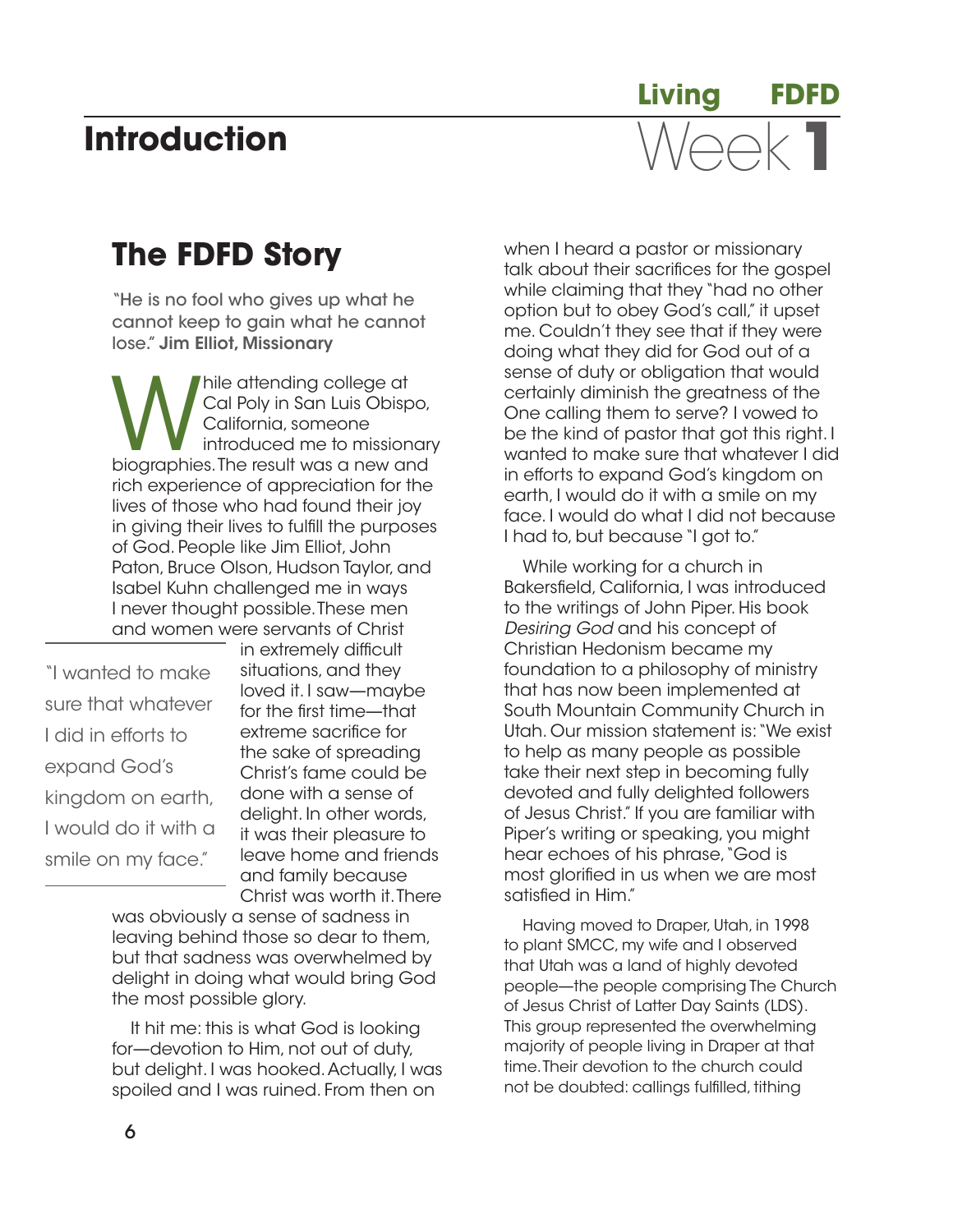a full 10% of their income, Temple work (baptisms for the dead), and for many, the ful fillment of a two-year mission. No religious group of people I ever knew in California worked so hard. But there is something else I noted. They had very little, if any, joy in their devotion—they seemed exhausted by it all. They were nice people, but everything they did was out of a sense of duty and obligation. The Mormon is well known for requiring the good works of their people in order for them to be deemed worthy of blessing in this life and the next. For those that understand *soteriology*, it is clear that they have a "works-based righteousness" approach to salvation.

I'm now into my twenty-second year (2020) of pastoring SMCC and have seen hundreds of people leave the LDS faith and commit themselves to the God of the Bible—the God of grace—and Jesus Christ, who has always existed as God. These brave people have left the familiar world of "religion" and have experienced the Gospel joy of devotion with delight for the first time. The SMCC mission has turned into a movement of Gospel joy for hundreds of former Mormons and for those that they invite to live FDFD.

The study on which you now embark was originally designed for SMCCers. I'm convinced that we will see it spread to other churches as we become more convinced of the superior value of living FDFD. If that doesn't happen, it will probably be because I haven't explained the life of FDFD as well as I should have or could have.

## **The Essence of Living FDFD**

"Most people are not on a truth quest; they are on a happiness quest." **Andy Stanley** 

Infortunately, there is a nasty rumor<br>
going around that God doesn't<br>
care if we're happy as long as<br>
we're holy. The problem with this<br>
kind of thinking is that it pits our happiness going around that God doesn't care if we're happy as long as we're holy. The problem with this against our holiness.

Let me explain what I think Dr. Piper meant by that. When we are devoted to Christ out of a sense of obligation, duty, fear, or a desire to obligate Him to bless us, the joy we thought was to be found in Christ will elude us. How we pursue a relationship with God is all important when it comes to our experience of joy as a Christian. In other words, God's desire for us to be holy and our desire to be happy are NOT opposing goals. Full Devotion to God and Full Delight in God are meant to be experienced in harmony. The philosophy of life and the basis for this approach to discipleship that has come to be known as *Christian Hedonism*, is built upon three convictions recorded in John Piper's book *Desiring God*.

#### 1) **The longing to be happy is a universal human experience, and it is good, not sinful.**

Blaise Pascal, a famous French philosopher, mathematician, and theologian, once wrote:

*All men seek happiness. This is without exception. Whatever different means they employ, they all tend to this end. The cause of some going to war, and of others avoiding it, is the same desire in both, attended with different views. They will never take the least step but to this object. This is the motive of every action of every man, even those who hang himself.* (*Pensées*).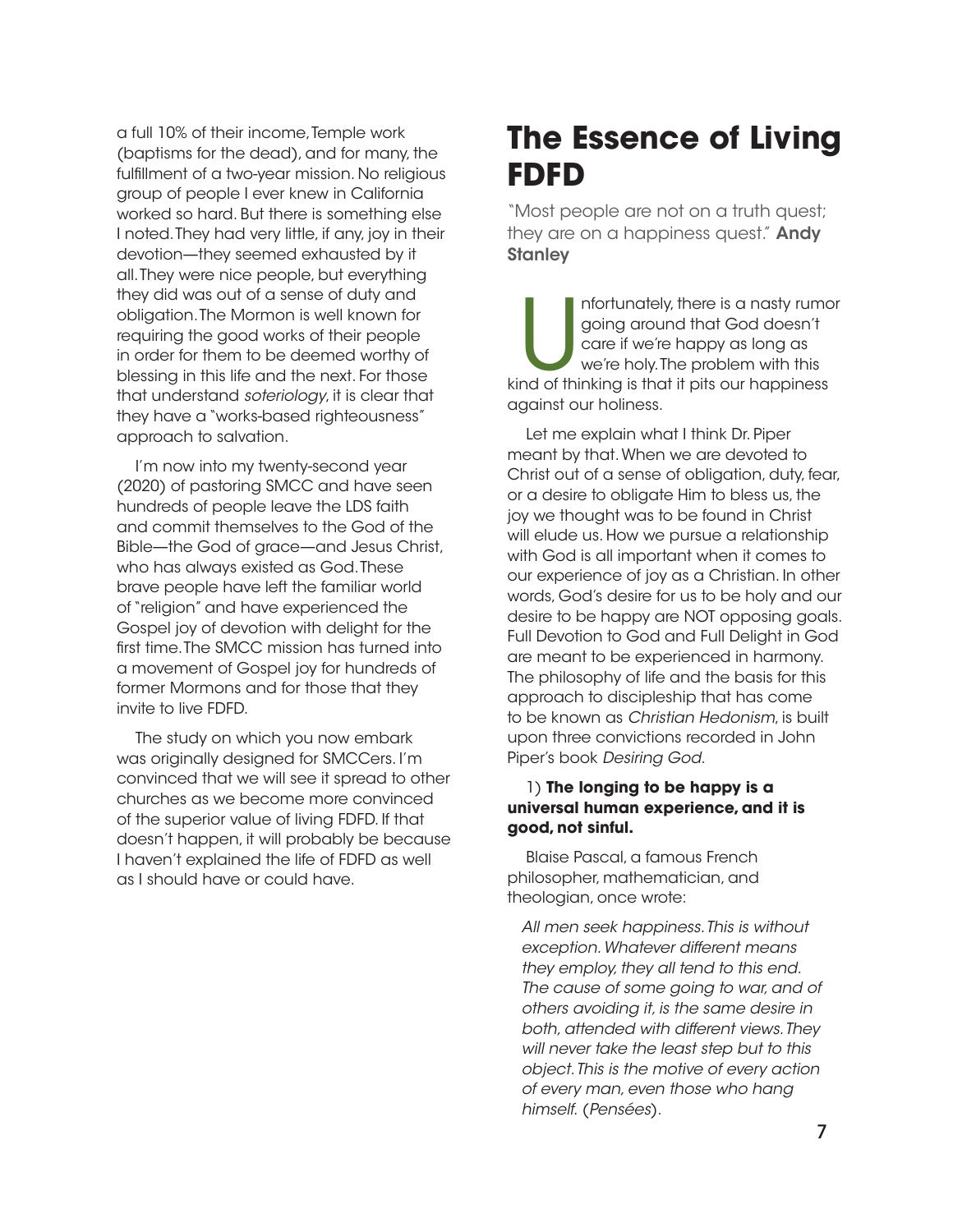2) **We should never try to deny or resist our longing to be happy, as though it were a bad impulse. Instead, we should seek to intensify this longing and nourish it with whatever will provide the deepest and most enduring satisfaction.**

C.S. Lewis, a professor at Oxford and Cambridge and popular theologian wrote this:

*If there lurks in most minds the notion that to desire our own good and earnestly to hope for the enjoyment of it is a bad thing, I submit that this notion has crept in from Kant and the Stoics and is no part of the Christian faith. Indeed, if we consider the unblushing promises of reward and the staggering nature of the rewards promised in the Gospels, it would seem that Our Lord* **!***nds our desires not too strong, but too weak. We are half-hearted creatures, fooling about with drink and sex and ambition when in*!*nite joy is offered to us, like an ignorant child who wants to go on making mud pies in the slum because he cannot imagine what is meant by the offer of a holiday at the sea. We are far too easily pleased.* (C. S. Lewis, The Weight of Glory and Other Addresses [Grand Rapids, Mich.: Eerdmans, 1965], 1–2.)… citation taken from Piper's book

#### 3) **The deepest and most enduring happiness is found only IN GOD; not FROM GOD.**

Rapper Shai Linne said it best: "Don't be deceived by this funny biz "(The Prosperity Gospel)", if you come to Jesus for money, then He's not your God, Money is" (Shai Linne. "False Teachers." Lyrical Theology, Part 1: Theology, Lamp Mode Recordings, 2013–see Living FDFD website for the song).

He understands something fundamental to living FDFD: we must find our joy IN CHRIST, not in the things that HE GIVES US. That is the only pathway to lasting joy and satisfaction.

Jesus said something to His disciples that I believe is, unfortunately, missed by many Christians today. Look at **John 15:9-11** with me and see if you agree:

*As the Father has loved me, so have I loved you. Now remain in my love. If you keep my commands, you will remain in my love, just as I have kept my Father's commands and remain in his love. I have told you this so that my joy may be in you and that your joy may be complete.*

In these words of Jesus, we see that His commands are a demonstration of His love for us. In fact, if obeying His command to love is the pathway to JOY, we can start to see all His commands differently. He is FOR US and FOR OUR JOY in everything He tells us to do.

For those of you on a happiness quest, WELCOME HOME. Here is the good news that you have been looking for: when we pursue our ultimate joy in God, He will be honored and people will be loved. The pursuit of delight is a necessary part of all worship and virtue. Again, Mr. Piper has helped me see that "The chief end of man is to glorify God BY enjoying Him forever."

In the pursuit of a life that glorifies God, we don't have to sacrifice our experience of joy. Think about it, when is a loved one most glorified? When they are loved freely and gladly, or when they are loved out of a sense of duty and obligation? Anyone who has been loved by someone out of obligation or sense of duty, knows the answer to this question. Also when we serve God out of a sense of delight instead of duty, He is seen by others as more glorious.

I hope that after you complete this study you will look back and say, "I didn't expect that full devotion to Christ would also

"... we must find our joy IN CHRIST, not in the things that HE GIVES US."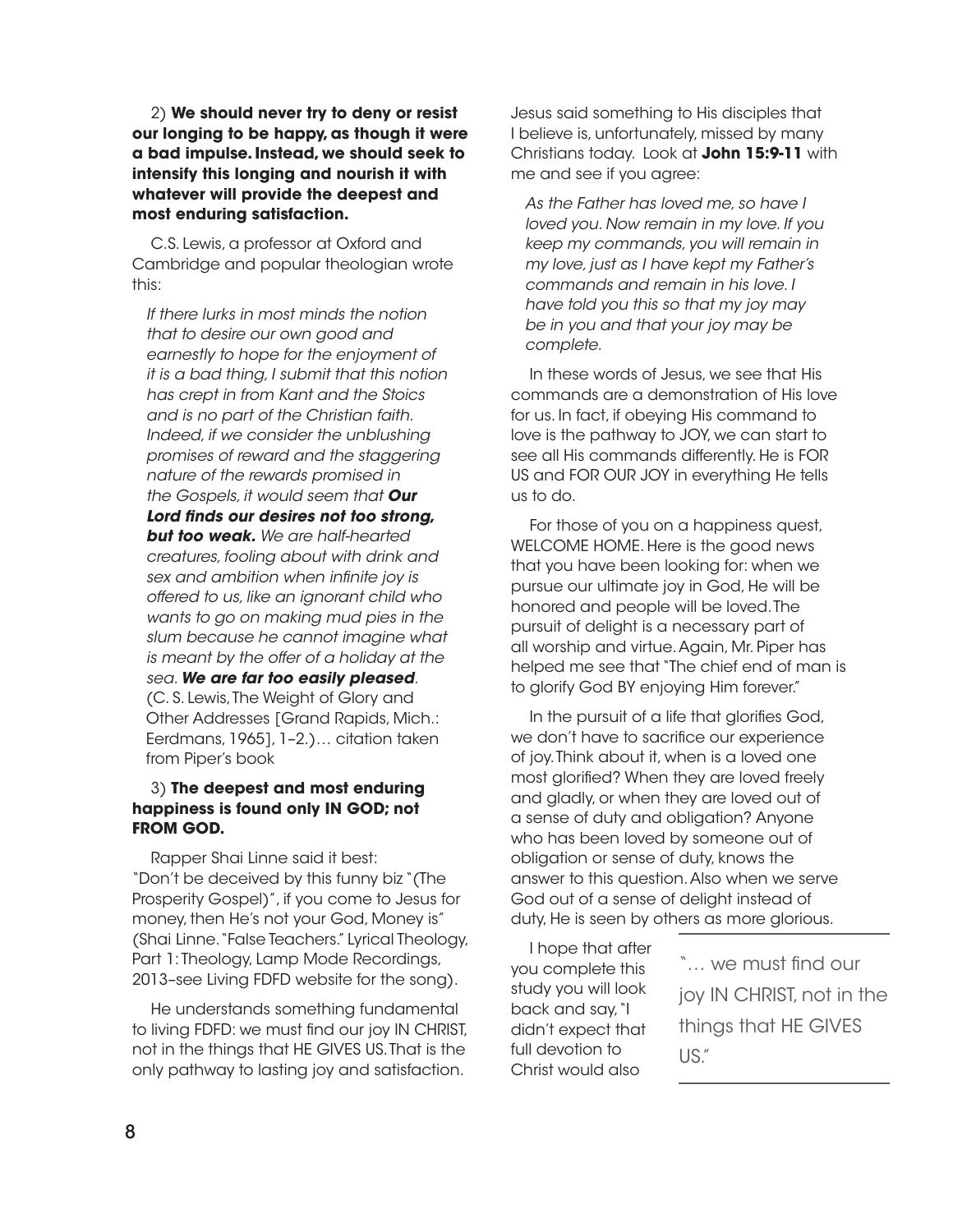result in my own personal joy and delight, but it does." I want you to be as surprised at this realization as I was years ago. I'm convinced that the more people who experience this reality, the more the world will see Christ in us and want a relationship with Him. There is something very attractive about joy, everyone wants in on it!

# **Participation Guide**

In the pursuit of a life that glorifies God, we don't have to sacrifice the experience of joy.

There is HOMEWORK each week. The expectation is that each participant will complete four days of thoughtful interaction with the material. The goal of this course is not to simply get through the material but to be transformed by what

you are learning. This will happen only if you make this a priority for the next six weeks.

The material in this course is laid out as follows:

**Day One:** Listen to a message that introduces and explains the major concepts that will be studied that week (except for Week 3).

**Days Two, Three and Four: Read the** material and interact by practicing the method of jounraling outlined below:

#### **SCRIPTURE (Bible reading)**

Besides reading the material supplied to you, take time to read and contemplate the Bible passages that are used for that day.

#### **OBSERVATION**

Find something from what you read that seems interesting or profound. Now think about it... deeply. Write it down. This observation could be your "ah-ha" moment while listening to or reading that day's material. When we meditate on God's Word we invite the Holy Spirit to convince us of something that is important.

**Psalm 1:1-2 NIV** says *"Blessed is the one who does not walk in step with the wicked or stand in the way that sinners take or sit in the company of mockers, 2 but whose delight is in the law of the Lord, and who meditates on his law day and night."*

#### **APPLICATION (Something I will believe or do)**

When we meditate on Scripture, we naturally learn and appreciate something that we didn't know before about God, ourselves, or our world. We develop a conviction when we make what we read personal to our own life and situation. The idea of a conviction is that we take what we learn and ask the question, "So what? What are we going to do about what we have become convinced of?" A conviction is different from a preference in that **we are changed by our convictions**. I like what Jesus said in **Matthew 7:24-27 NIV** to anyone who will listen:

*Therefore everyone who hears these words of mine and puts them into practice is like a wise man who built his house on the rock. The rain came down, the streams rose, and the winds blew and beat against that house; yet it did not fall, because it had its foundation on the rock. But everyone who hears these words of mine and does not put them into practice is like a foolish man who built his house on sand. The rain came down, the streams rose, and the winds blew and beat against that house, and it fell with a great crash.*

#### **PRAYER**

The most important person that we can connect with each day is God. One way we connect is through prayer. A good discipline for all of us is to write down a short prayer:

…something you appreciate about God (perhaps something you learned from meditating on Scripture that day). This is an